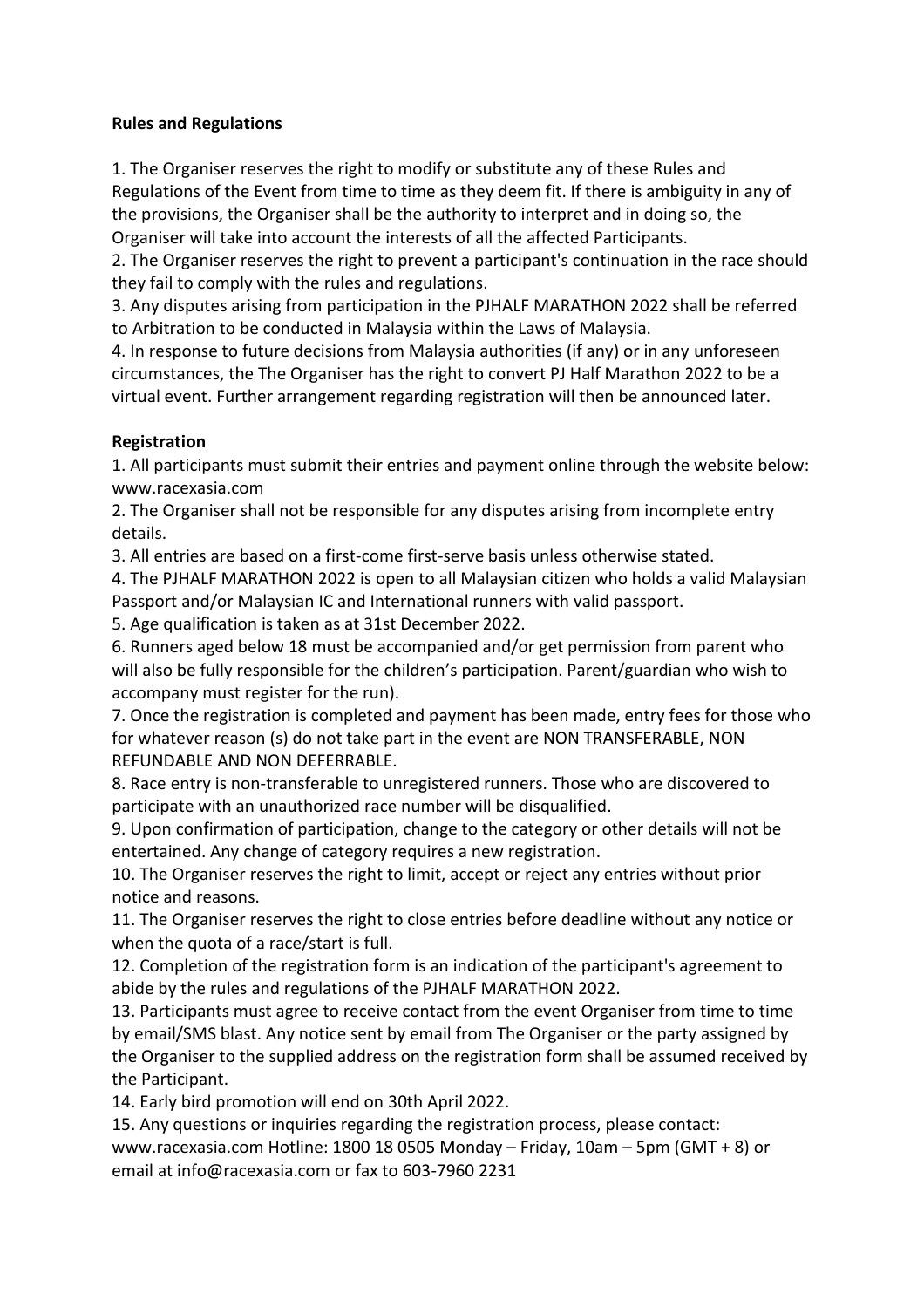### **Runner's Entitlement**

1. Each participant is entitled to receive an official event t-shirt, bib number and timing chip. (Timing Chip is not available for Fun Run category).

### **Race Kit Collection**

1.The Race Kit collection (RKC):

Date : To Be Announced

Time : To Be Announced

Venue : To Be Announced

2. Courier service is available for this event. The last day to apply is 31st July 2022.

3. All participants must bring along the confirmation slip or confirmation number together with their Identity Card or passport to collect their bib number and event T-shirt.

4. Change in sizes of the race event tee during collection is strictly NOT ALLOWED. Participants must adhere to the race event tee sizes that they have registered for.

5. There will be no Race-Kit collection counter opened during the race day, hence no racekits will be issued to

runners. Outstation runners are advised to choose postage option to avoid missing the actual racekit collection day.

6. Runners who missed the operating hours of Racekit Collection Day and still wish to participate, are able to request to collect before flag-off. RM20 per racekit will be charged as a penalty fee.

7. All Race kits not collected during RKC day will be kept for collection after race day. Kindly contact The Organiser for this purpose and collect within 2 weeks, else it will be deemed to be unwanted, and the Organiser shall be at liberty to dispose or re-distribute them accordingly.

# **During Event Day**

1.It is compulsory for the participants to display their race number at all time during the race. Failure to comply will result in the participants' disqualification from the race.

2. All runners are encouraged to wear the PJHALF MARATHON 2022 event t-shirt during the race.

3. Participants must run on the designated path for the entire route. Failure to do so will result in disqualification.